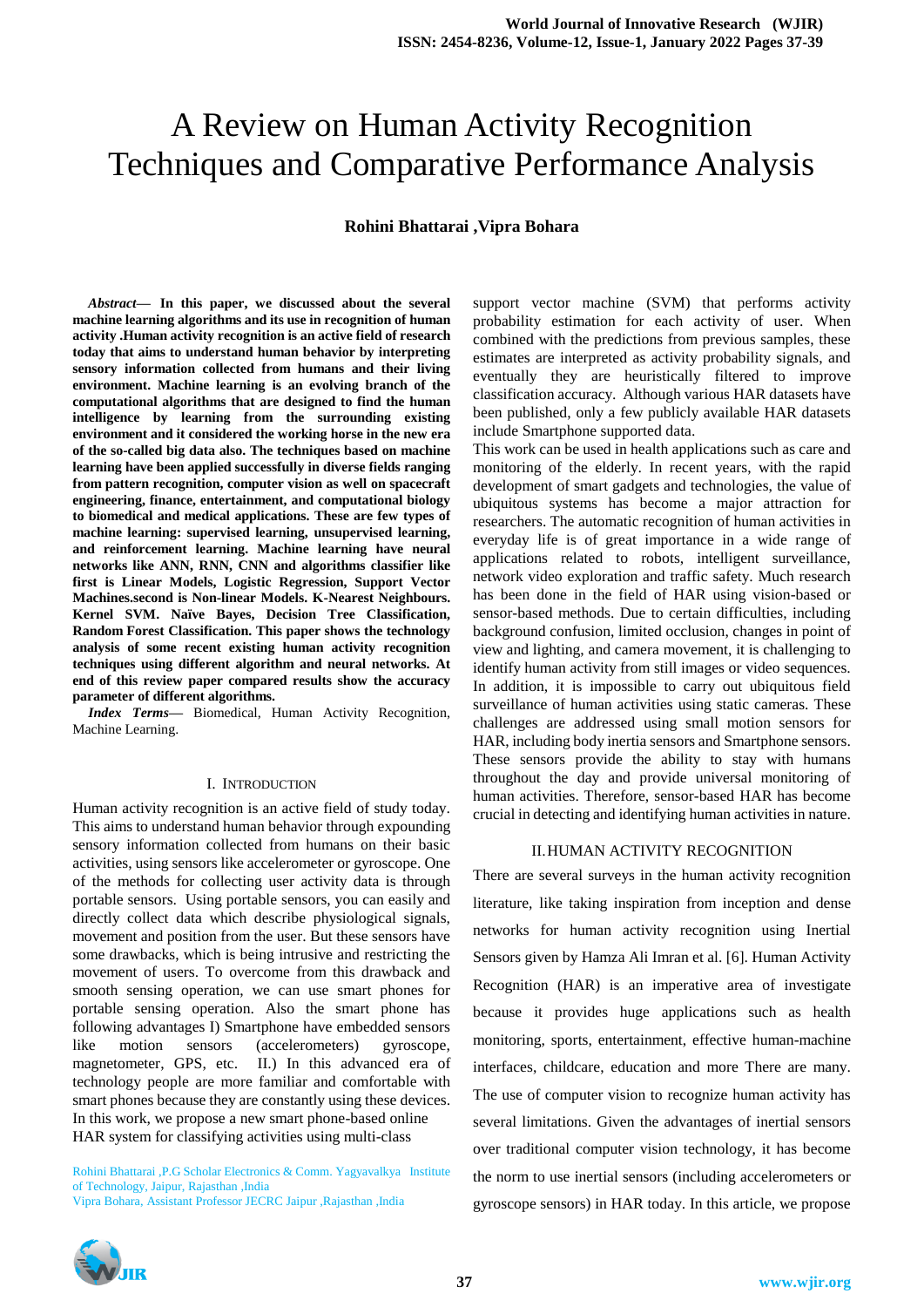an l-dimensional degradation neural network inspired by two advanced architectures proposed for image classification.

In Smartphone Based Human Activity Recognition with Feature Selection and Dense Neural Network given by Syed K. Bashar et.al [7], human activity recognition (HAR) based on smartphones has been very prevalent in healthcare, surveillance, human interaction, pattern recognition, etc. Due to its embedded sensors, so it has been preferred. In this article, a neural network model for classifying human activities using activity-driven manual functions. The feature selection derived from the neighborhood parts analysis will be used first to select a subset of imperative features from the available time domain and frequency domain parameters. The following model is a dense neural network with four hidden layers to organize input functions into dissimilar categories. The model is evaluated based on public UCI HAR dataset, which consists of six daily activities; our method achieves a classification accuracy of 95.79%. Our planned model exceeds most other methods when it uses features less than the current advanced methods and shows the importance of correcting the selection of functions.

By Kyoung-Soub Lee et al. [8] in optimal time-window derivation for human-activity recognition based on convolutional neural networks of repeated rehabilitation motions, the convolutional neural networks were used to examine time window required to achieve maximum accuracy in the classification of regular Convolutional Neural Networks (CNN). To classify real-time motion with HAR, the data must be segmented with time windows. Human activity recognition based on CNN must be used. Particularly for repeated rehabilitation tasks, relationship among repeated task period and the optimal size of time window must be investigated. In this research, a smart watch and smartphone collection system is used. Five different periods of upper limb exercises were measured to classify rehabilitation exercises with a specific time window. Use 5 times cross-validation to compare performance. The results show that the time window that maximizes the performance of CNN-based HAR affects the size or time period of samples used.

Soo Min Kwon et.al [9] introduces a hands-free human activity recognition framework leveraging millimeter-wave (mmWave) sensors. Compared to other existing approaches, this network protects user privacy and can remodel a human skeleton performing the activity. Moreover, It show that the network can be achieved in one architecture, and be further optimized to have higher accuracy than those that can only get singular results (i.e. only get pose estimation or activity recognition). To demonstrate the practicality and robustness of the model, It demonstrate model in different settings (i.e. facing different backgrounds) and effectively show the accuracy of the network.

### III. CONCLUSION

The performance of the machine learning algorithm classifiers is compared in this section and found that random forest and naïve bayes has best performance.



Figure 1.1: Performance Comparisons of various ML algorithms